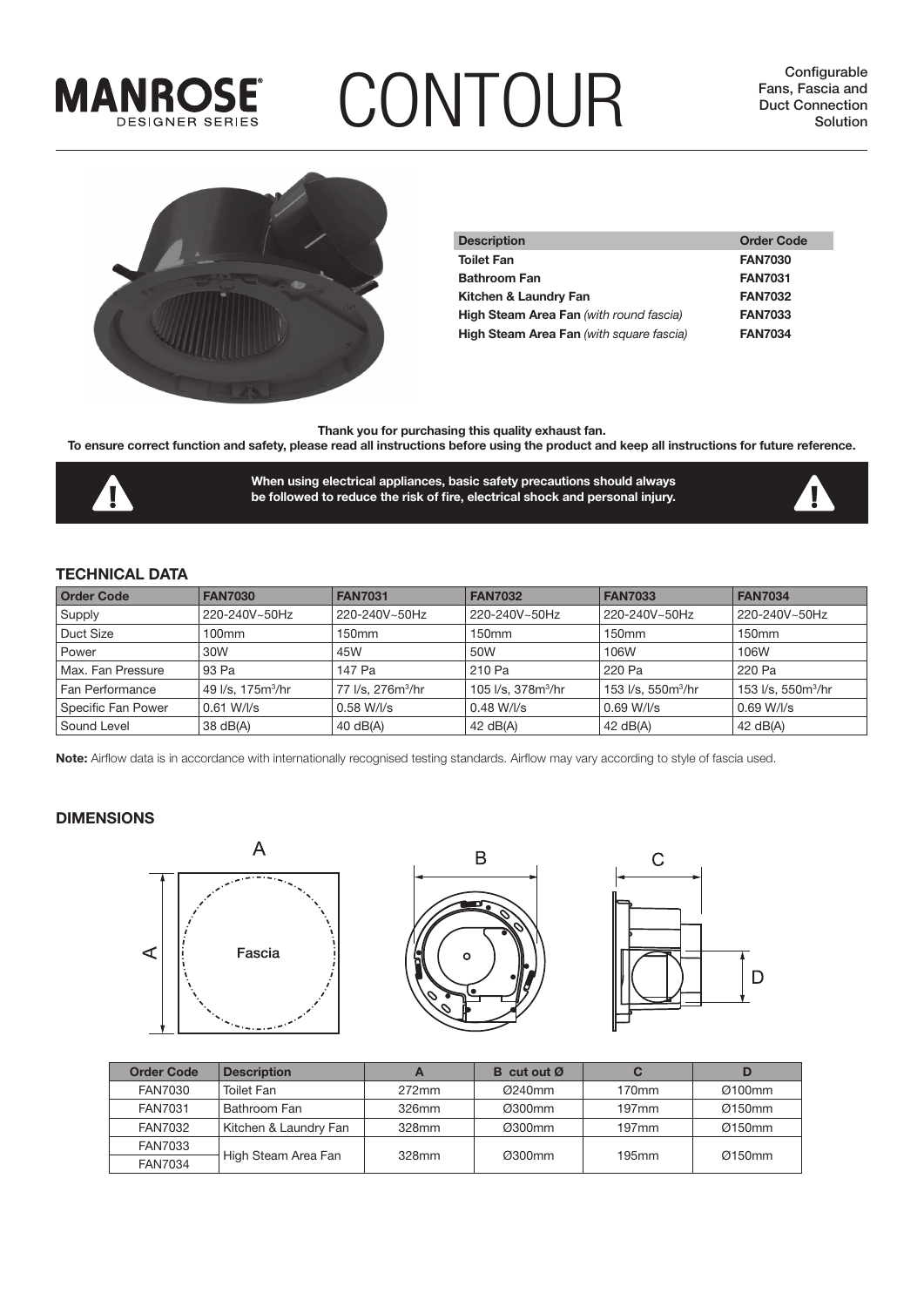

# **CONTOUR** Existia and Duct Connection



#### **FAN INSTALLATION AND ELECTRICAL CONNECTION MUST BE CARRIED OUT BY A REGISTERED ELECTRICIAN**



### **IMPORTANT**

This fan unit must be installed by a registered electrician and its installation and connection to the power supply must comply with all current Australian and New Zealand electrical and building regulations including AS/NZS3000:2017, or latest edition thereof.

The power supply cable must be suitably rated by a registered electrician to satisfy the total load on that circuit.

### **WARNING**

- 1. This unit may only be used as recommended by the manufacturer in this manual. Any other use not recommended by the manufacturer may cause fire, electric shock, or injury to persons. Contact the manufacturer, or local agent, if required.
- 2. Isolate the mains supply before making any electrical connections. This system should be installed by a registered electrician.
- 3. Ensure the unit is properly earthed.
- 4. The unit must be able to be isolated from the power by means of a disconnect switch meeting current electrical regulations.
- 5. The appliance is not intended for use by persons (including children) with reduced physical, sensory or mental capabilities, or lack of experience and knowledge, unless they have been given supervision or instruction concerning use of the appliance by a person responsible for their safety.
- 6. Children should be supervised to ensure that they do not play with the appliance.

### **IMPORTANT CONSIDERATIONS BEFORE INSTALLING**

Planning can make a big difference to the installation time and your satisfaction with the operation of the unit.

- 1. This fan is to be installed so that the blades are more than 2.2m above the floor.
- 2. The unit must be mounted outside the shower cubicle.
- 3. For the exhaust fan to work efficiently, replacement air, of a volume equivalent to the air being extracted, must be able to enter the room. This air is usually drawn from under the door, or through a slightly open window. If the room is airtight, however, the fan will function poorly.
- 4. This unit is designed for installation into a flat ceiling only.
- 5. Before commencing any cutting, check in the ceiling space that there are no obstructions such as ceiling joists and that there is sufficient height clearance for the housing. Check that the electrical wiring can be routed from the wall switch to the mounting location.
- 6. If any of the fan supply cords are damaged, they musr be replaced by the manufactuter, its service agent, or similarly qualified persons, in order to avoid possible damage to the fan motor or controller.
- 7. Precautions must be taken to avoid the back-flow of gases into the room from the open flue of gas or other open-fire appliances when mounted in outside walls or soffits.
- 8. Any changes, or modifications, made, or attempted, to this product, without the prior written approval of the manufacturer, will void any, and all, stated warranties.



**BEFORE INSTALLING THE FAN, MAKE SURE YOU HAVE TURNED OFF THE MAIN ELECTRICITY SUPPLY. DO NOT TURN IT BACK ON UNTIL THE FAN IS FULLY INSTALLED AND READY TO USE.**



**ALL ELECTRICAL WORK MUST BE CARRIED OUT BY A REGISTERED ELECTRICIAN IN ACCORDANCE WITH THE LATEST WIRING RULES AS/NZS3000.**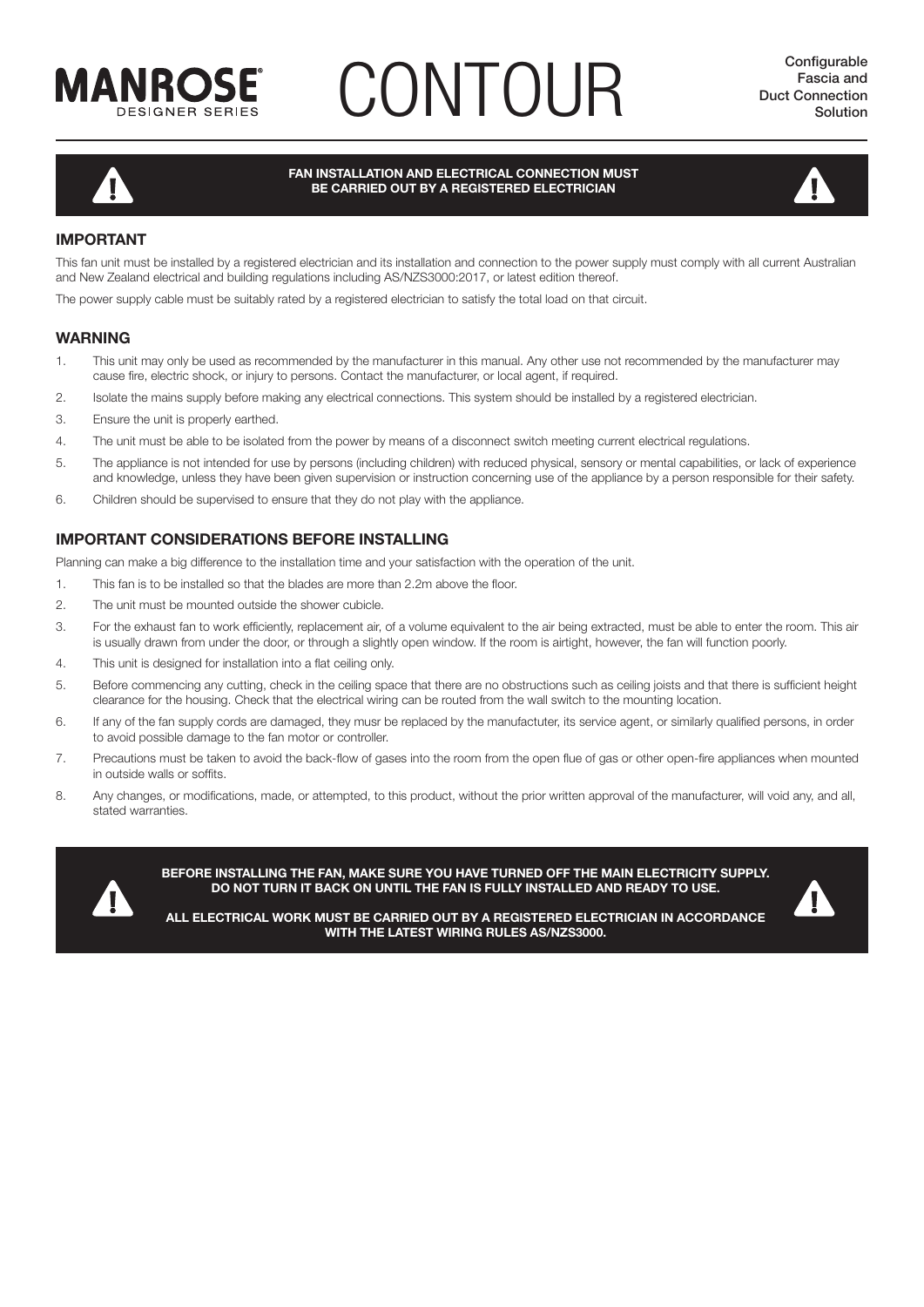### **CONTOUR Duct Connection**<br> **Solution Duct Connection**<br> **Solution**

#### **INSTALLATION**

Note: A means for disconnection must be incorporated in the fixed wiring in accordance with the wiring rules.

- 1. Check the fan is free to rotate.
- 2. Cut the hole for the fan using the template provided, making sure the area behind the intended position is free from impediments.
- 3. Product is supplied with lead and plug
- 4. Plug into a socket outlet and secure fan body using the three (or four) swing fixing arms. Use philips head screw driving to firmly secure but do not over tighten.
- 5. Ducting can be attached to the air outlet prior to installing into position.
- **Note: A standard socket and electrical wiring to an ON/OFF wall switch must be pre-installed. Please arrange a registered electrician to prepare the socket outlet and ON/OFF wall switch before carrying out the installation of this appliance.**
- 6. Switch the fan ON and check for excessive vibration or noise.
- 7. If fan is running as desired, secure the fascia by squeezing the spring fasteners and insert into the slot in the fan body. Check that the fascia is secured firmly and closely to the fan body.



**Note: When installing the fan in a bathroom, the duct should decline downwards about 10 degrees.**

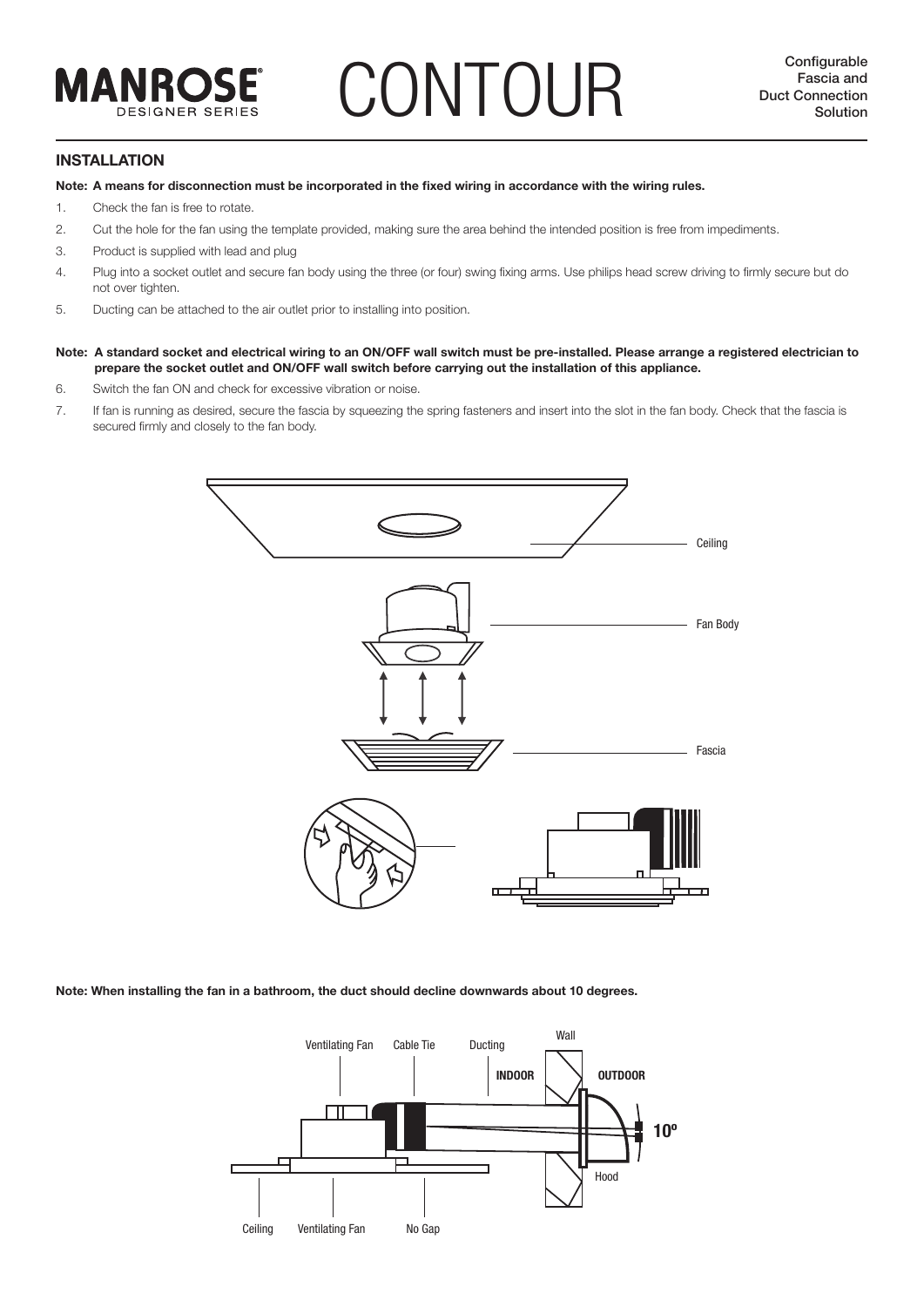# **CONTOUR Duct Configurable**<br> **Duct Connection**<br>
Solution

**Configurable Fascia and** 

### **WHEN INSTALLING WITH AN LED FASCIA**

- 1. Remove the double-sided tape and attach the LED driver to the fan body. (See diag. 1)
- 2. Plug the Fan and LED driver into a socket outlet. Knock out the stamped tab in the motor body and feed the LED output connector through. (See diag. 2)
- 3. Secure fan body to the ceiling using the 3 clips and screw to tighten.
- 4. Connect the LED connector to the LED driver securely. (See diag. 3)
- 5. Push the LED cable connector back through the hole so the connectors are hidden in the ceiling cavity. (See diag. 4)

#### *Diagram 1*

**MANROSE** 

**DESIGNER SERIES** 

*Attach the LED driver to the fan body as shown*



*Diagram 3 Connect connector to the LED driver*



*Diagram 2 Pull through connector*



*Diagram 4 Push LED connectors into ceiling*



**Note: LED lamp and LED driver are replaceable. To replace – disconnect female and male connectors and replace new LED lamp or LED driver.** 

**Note: To avoid overheating DO NOT cover the LED driver with ceiling insulation.**

6. Secure the fascia by squeezing the fastening springs and insert into the slots in the fan body. Check that the fascia is secured firmly and is sitting closely to fan body.

**Note: Switch the fan on and check for excessive vibration or abnormal noise before installing the fascia.**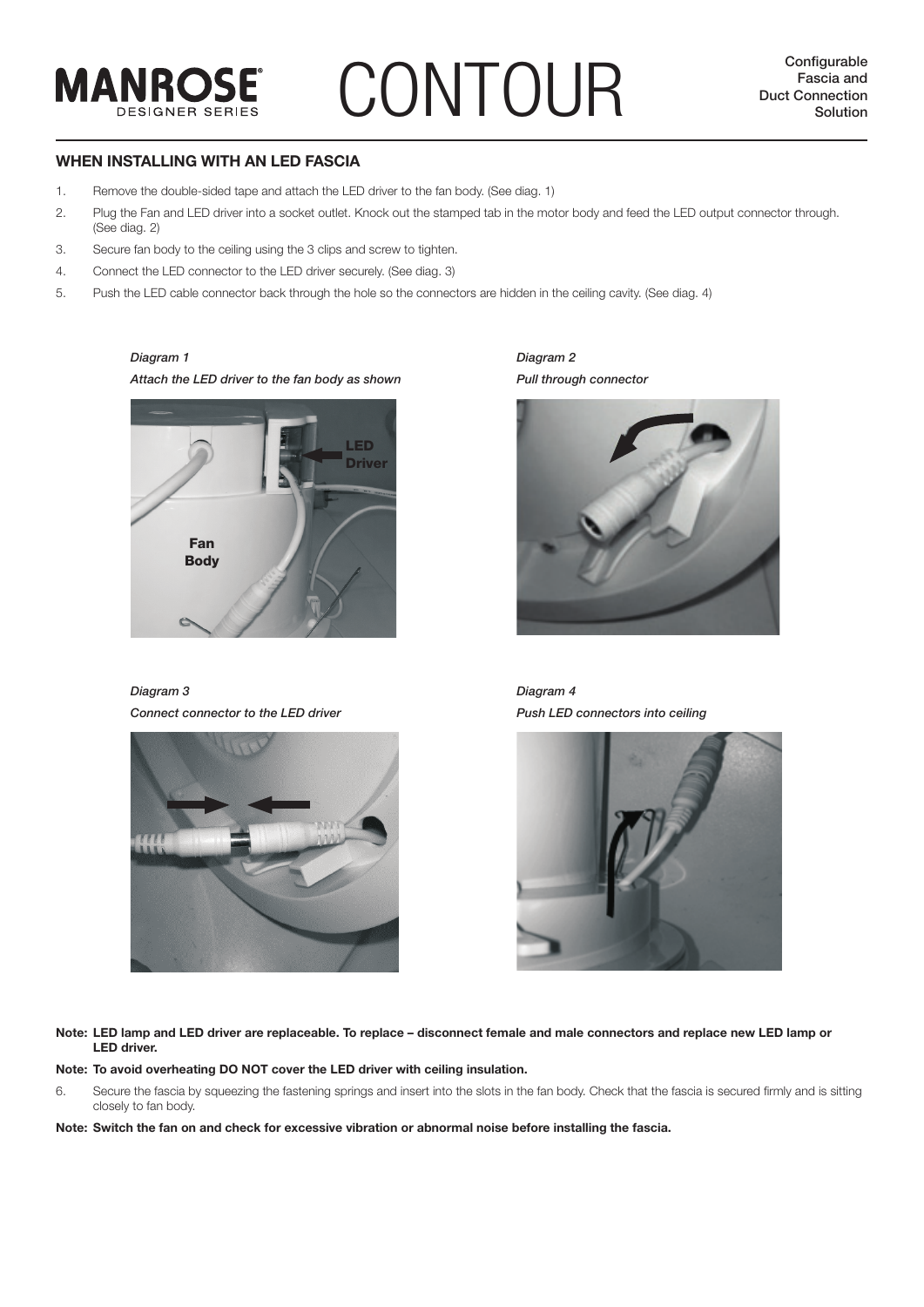

# **CONTOUR** Duct Connection<br>
Solution Solution



**BEFORE REPAIRING THE FAN, MAKE SURE YOU HAVE TURNED OFF THE MAIN ELECTRICITY**



### **MAINTENANCE CAUTIONS**

- 1. Make sure the fan is always switched off before cleaning.
- 2. Make sure to use the fan with the specified voltage as stated on the rating sticker.
- 3. Never immerse any part of the fan in water or other liquids.
- 4. Never use flamable solvent for cleaning the fan.
- 5. Never allow water to contact the electrical parts such as switch and motor.
- 6. Never immerse blades or other resin parts in hot water over 60oC.
- 7. Never install the fan under extreme hot environments.

### **CLEANING, STORAGE AND DISPOSAL**

Before cleaning, turn the unit off, cut off the power supply from electrical outlet and wait for the unit to cool down.

- To clean the unit, use a soft cloth to wipe off any dust.
- Do not try to open the unit without a registered electrician. Improperly installed units can be dangerous.
- This product is in accordance with the relevant safety requirements. Repairs should only be carried out by registered electricians using original spare parts.

If you do not plan to use the fan for extended periods of time, it is recommended that it is cleaned and stored (preferably in its original packaging) in a cool, dry place.

Do not dispose of electrical products with household waste. Please check with your local council for advice on disposal or recycling. If electrical appliances are disposed of in landfills or dumps, hazardous substances can leak into the groundwater and get into the food chain, damaging your health and well-being.